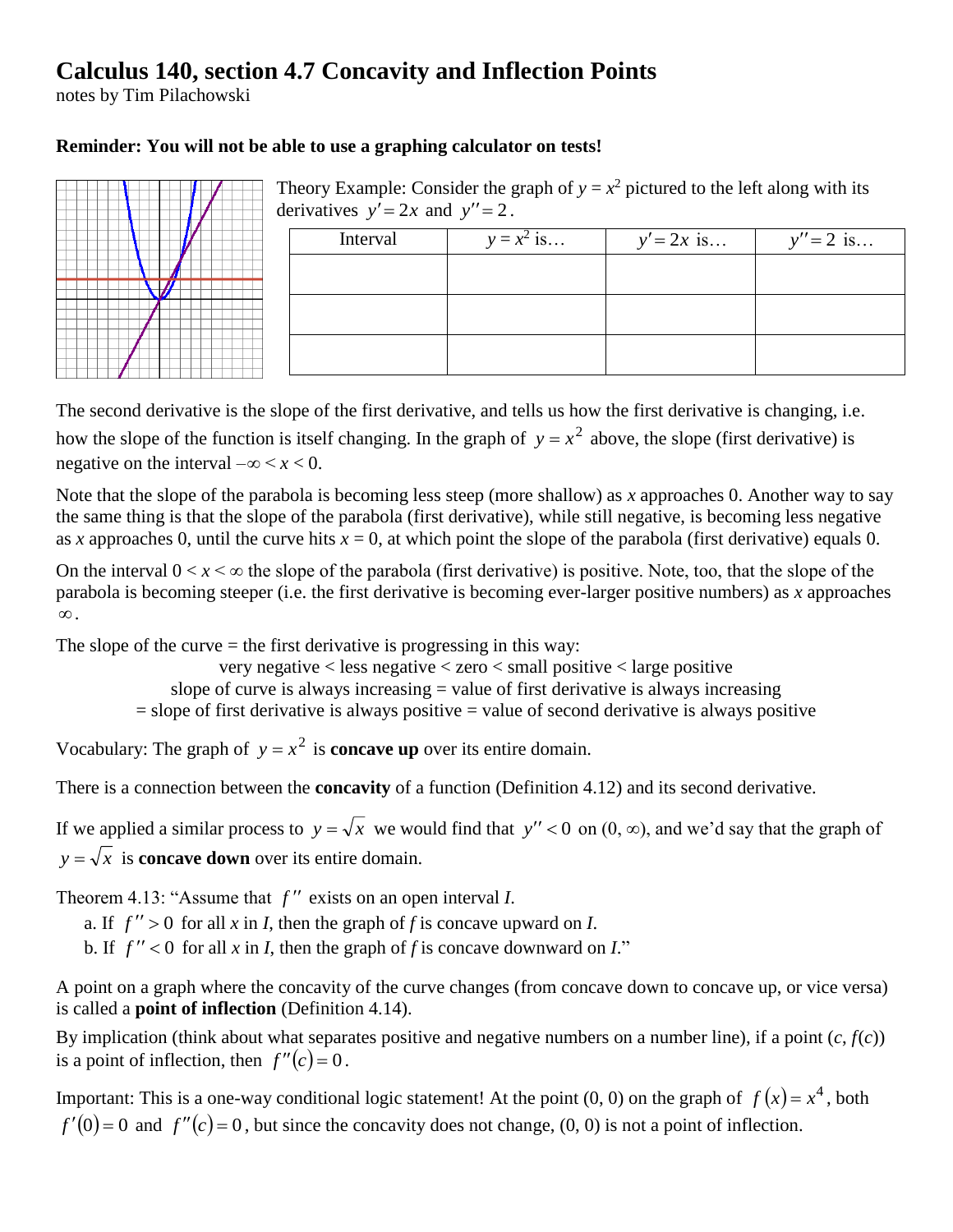4.5 Example A revisted: Consider  $f(x) = x^3 - 3x^2 - 9x + 1$ .

first derivative:  $f'(x) = 3x^2 - 8$ second derivative:

critical numbers:

critical points:

interval(s) concave up:

interval(s) concave down:

point(s) of inflection:

4.5 Example B revisited: Consider the function  $f(x) = \frac{x}{e^x}$  $f(x) = \frac{x}{x}$ 3  $=\frac{\lambda}{\alpha}$ .

first derivative:  $f'(x) = \frac{3x}{e^x}$  $f'(x) = \frac{3x - x}{x}$  $y(x) = \frac{3x^2 - x^3}{x^3}$ 

second derivative:

critical numbers:

critical points:

interval(s) concave up:

interval(s) concave down:

point(s) of inflection:



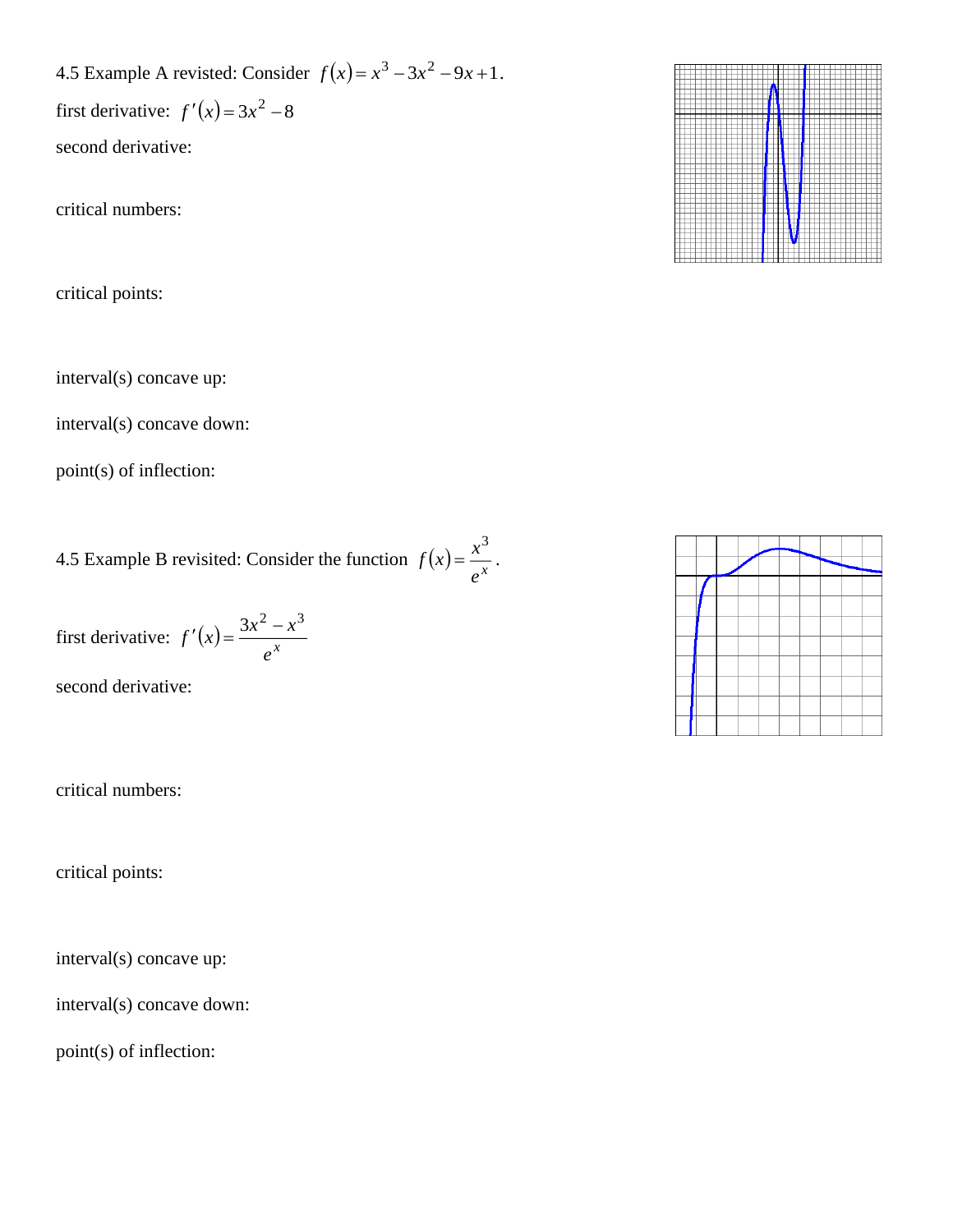4.5 Example C revisited: Given  $f(x) = \cos x + \frac{\sqrt{2}}{2}x$  $=\cos x + \frac{\sqrt{2}}{2}x$ , determine values *c* where  $f''(x)$  changes from negative to positive, or from positive to negative. first derivative: second derivative:

critical numbers:

interval(s) concave up:

interval(s) concave down:

point(s) of inflection:

4.5 Example D revisited: Consider  $f(x)$ 2  $3x + 1$ - $=\frac{3x+1}{x+1}$ *x*  $f(x) = \frac{3x+1}{2}$ .

first derivative:  $f'(x)$  $(x-2)^2$ 7 Ξ,  $f(x) = \frac{1}{x-1}$ *f <sup>x</sup>*

second derivative:

critical numbers:

critical points:

interval(s) concave up:

interval(s) concave down:

point(s) of inflection:

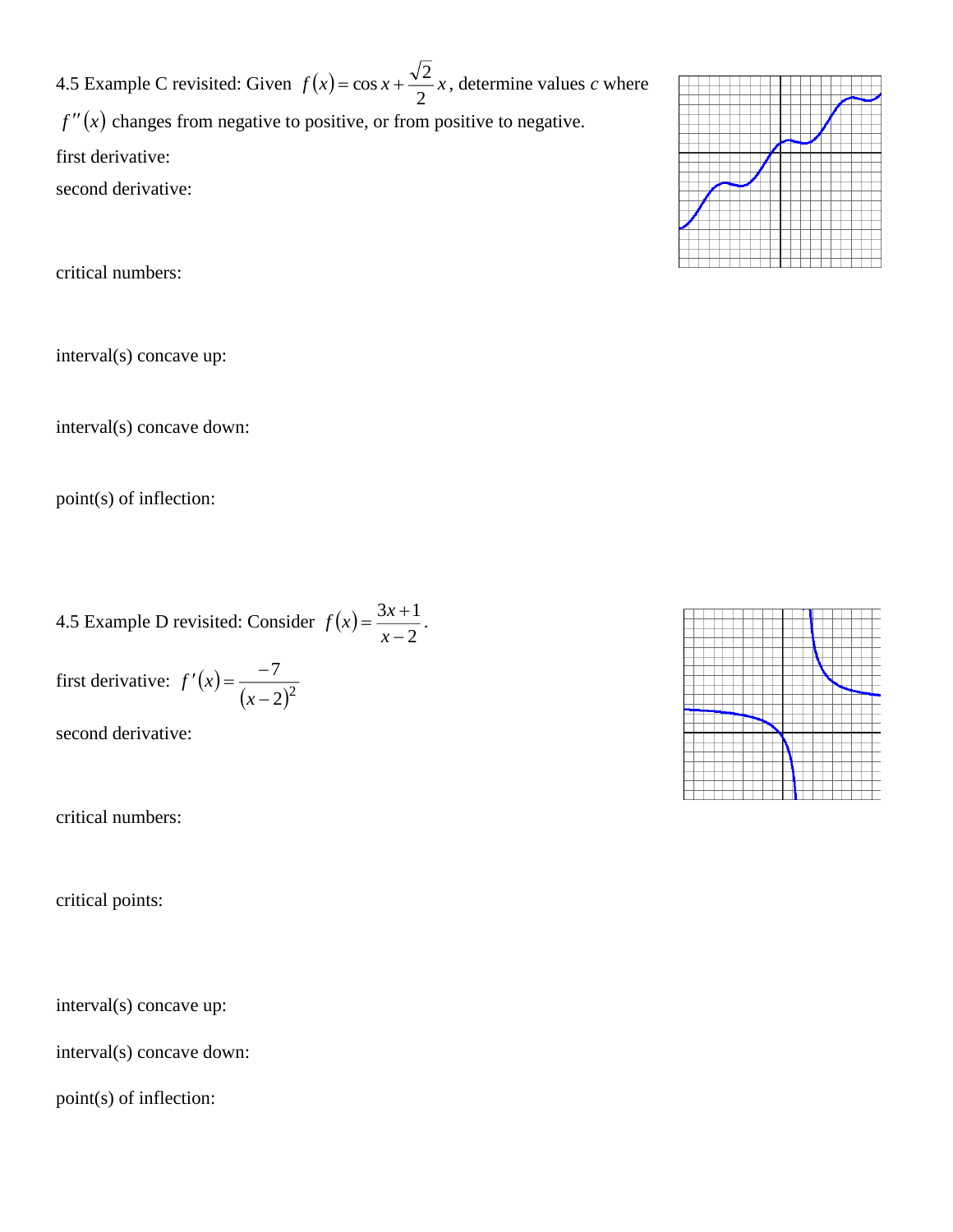4.5 Example E revisited: Consider  $f(x) = 2x + \frac{2}{x} - 1 = 2x + 2x^{-1} - 1$  $f(x) = 2x + \frac{2}{x} - 1 = 2x + 2x^{-1} - 1$ .

first derivative:  $f'(x) = 2 - \frac{2}{x}$  $2 - \frac{2}{3}$ *x*  $f'(x) = 2 -$ 

second derivative:

critical numbers:

critical points:

interval(s) concave up:

interval(s) concave down:

point(s) of inflection:

4.5 Example F revisited: Consider  $f(x) = \frac{10 \text{ h}}{x}$  $f(x) = \frac{10 \ln x}{x}$ .

first derivative:  $f'(x) = \frac{10-10}{2}$ 10 10 ln *x*  $f'(x) = \frac{10 - 10 \ln x}{x}$ 

second derivative:

critical numbers:

critical points:

interval(s) concave up:

interval(s) concave down:

point(s) of inflection: